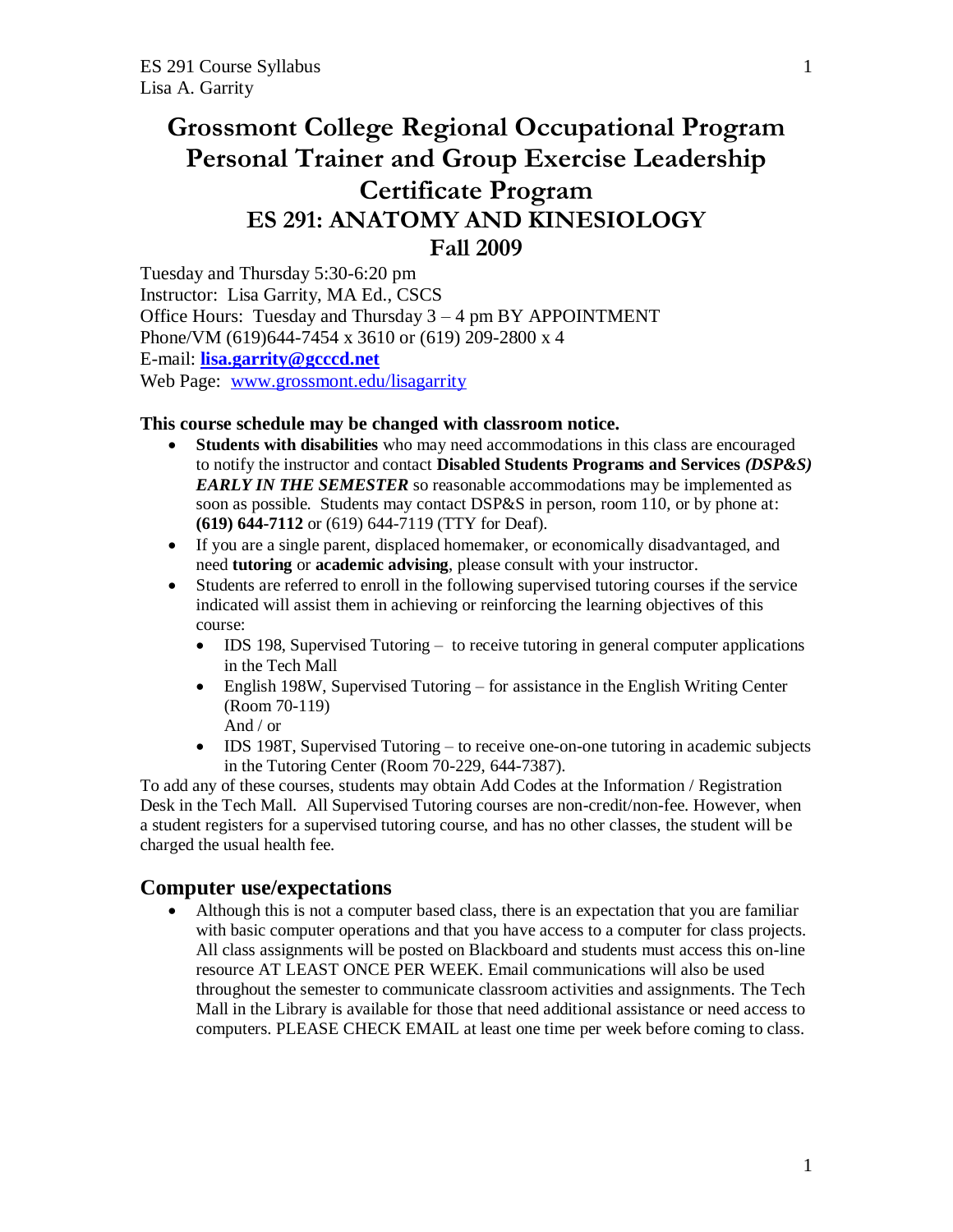ES 291 Course Syllabus 2 Lisa A. Garrity

**Course description from the catalog:** This course combines anatomy and kinesiology, addressing the structure of the musculoskeletal system of the human body. Students will study practical applications of muscle groups and their functional relationships to simple mechanical principles. Anatomical and mechanical analysis of motion as it pertains to human movement in exercise will be emphasized.

#### **Required textbooks:**

**Fitness Professionals Guide to Musculoskeletal Anatomy and Human Movement.**  Golding, L. and S. Golding. Healthy Learning. 2003.

**The Anatomy Coloring Book,** Kapit, W. and L. Elson. Benjamin Cummings, 2002.

#### *Recommended Textbooks:*

**Strength Training Anatomy**, Frederic Delavier, Human Kinetics, 2001.

#### **Teaching Methods**:

This course will be primarily taught by lecture and group discussion; Power Point, overheads, slides, models and demonstrations will be used frequently. A valuable web site for studying anatomy as it relates to exercise and movement is: <http://www.exrx.net/Lists/Directory.html>

The course will move at a fast pace because there is a lot of material to cover. Students will need to keep up with the material and study outside the classroom at least 3-4 hours per week – one-two hours for each hour of class time.

#### **Course competencies**:

Students will be tested on competencies related to this course at the end of the program in preparation for their certification exams. Competencies for this course include:

- 1. Demonstrates proficiency in anatomical and human motion terminology.
- 2. Demonstrates knowledge of cardiovascular, respiratory, nervous, skeletal and muscular systems.
- 3. Demonstrates understanding of muscles and movements of the trunk, pelvis and lower extremity, muscles acting at the hip joint, knee joint and ankle joint.
- 4. Demonstrates understanding of muscles and movements of the neck, shoulder, arm, elbow, wrist and hand.
- 5. Demonstrates knowledge of Biomechanics.
- 6. Understands physical laws affecting motion, balance, and alignment, posture, and muscle imbalance.
- 7. Demonstrates knowledge of exercise analysis.

#### **Student Learning Outcomes:**

Upon completion of this course students will be able to demonstrate knowledge and skill in musculoskeletal anatomy and human movement, including but not limited to:

- **1.** Identifying which joint is moving and what muscles are responsible for the movement during exercise.
- **2.** Understanding anatomic kinesiology terms and using appropriate terminology to describe movement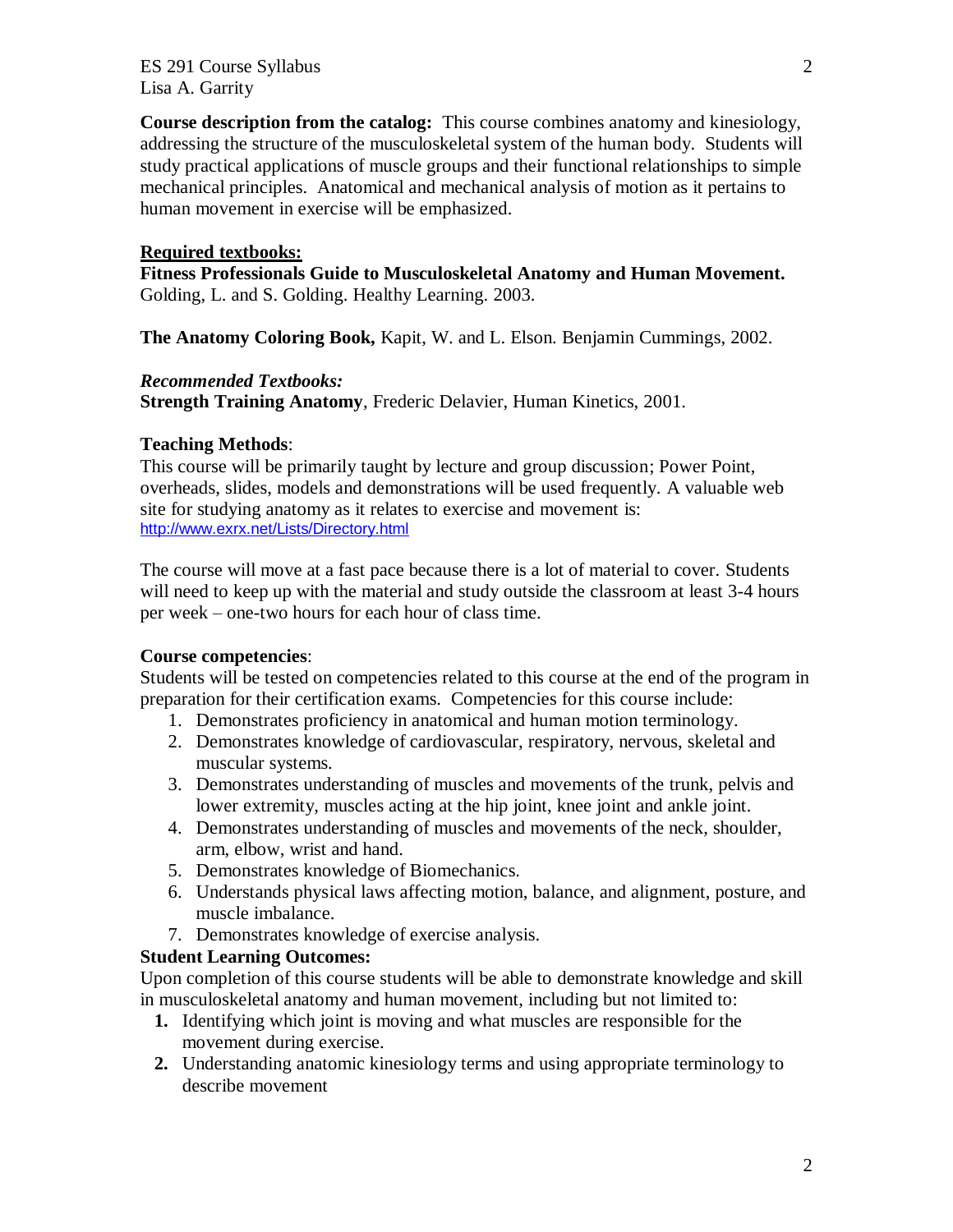# **Grading**

A point system will be used to evaluate student performance. Points will be assigned as follows:

**Quizzes (100 possible points)** – there will be a quiz *EVERY WEEK* starting with week #2. Each quiz will have 10 questions and is worth 10 points.

**Tests (200 possible points)** – there will be 4 larger tests that will cover the material up to that point in the semester. Test schedule is as follows (subject to change with classroom notice):

Thursday – Sept 24 Thursday – Oct 29

Tuesday – Nov 24

Tuesday – Dec 15 (scheduled final exam time)

Each test will be 50 questions and will be worth 50 points each. The tests will be a combination of matching, fill in the blank, and multiple choice.

# **Class Project (100 points possible – 50 for the presentation and 50 for the written report)**

You will be grouped with other students and will present a class project as a group. You will be graded on the oral presentation and a written report. Every student in the group will receive the same grade. If one student is not "pulling their weight" on the project, the whole team will suffer. Therefore, you must work cooperatively as a team to complete this project successfully.

*See class handout for specific instructions related to the project.*

### **Homework – 10 points possible**

Homework will be given occasionally. It is due at the next class meeting. Turning in all homework worksheets will result in 10 points at the end of the semester.

### **Scorecard**

Students will be given a "Scorecard" to track all possible points available in the course and will be able keep score as the course progresses. The final grade will be based on a percentage of the total points. To figure your grade at any time during the course simply calculate the percentage of total points you have earned with those that are possible up to that point in the course. Quizzes, tests, and homework assignments will be retuned the next class meeting.

### **Final grades will be determined by the following percentages:**

- A 90% 100%
- B 80% 89.99%
- C 70% 79.99% **PERCENTAGES WILL NOT BE ROUNDED UP**
- D 60% 69.99%
- F 59.99% and below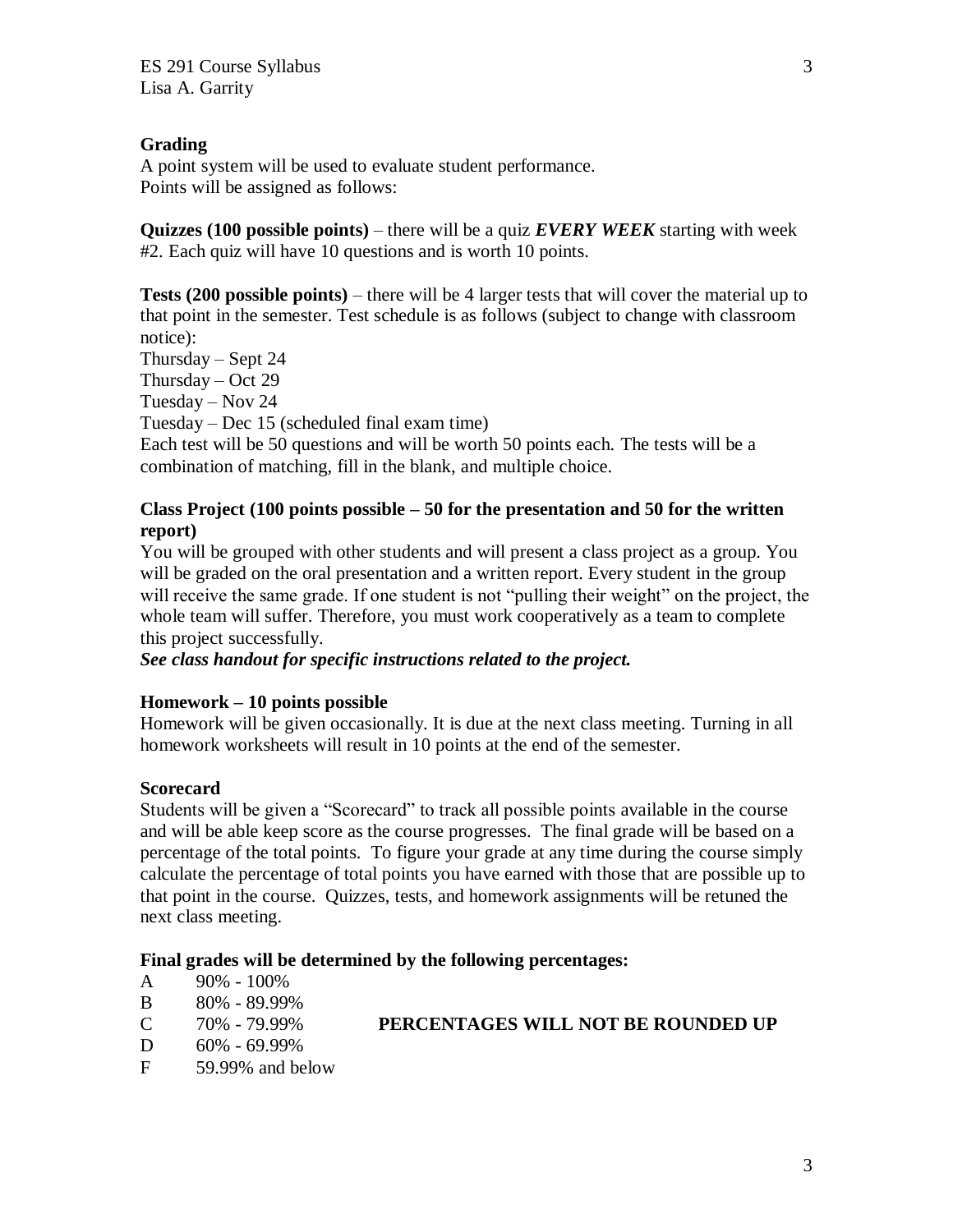## **Test Make-ups**

Tests and the final exam can be made up with an official note from your physician or if there are serious and compelling circumstances (e.g., a death or serious illness in your family, your house burns down - running out of gas or your roommate didn't want to get out of bed to take you to school doesn't count  $\odot$ . It is your responsibility to contact the instructor to make arrangements for a make-up (ASAP!). Make-up tests will also be given BEFORE the test date (if you know you will be out on the test date). You MUST contact the instructor in advance to arrange for your test administration.

**Quiz Make-ups**: You may only make-up ONE missed quiz. Ask your instructor for a quiz make up article worksheet. You will review an article from a fitness or wellness magazine, fitness or sports medicine journal, or fitness/wellness related internet site. The make up article is due one week after the missed quiz. The make-up assignment is only worth 5 points maximum (1/2 the rate of the quiz you missed).

**Final exam:** Tuesday, December 15 – scheduled final time

### **NO EXTRA CREDIT**

**Incompletes will not be given. You must earn a grade of C or better in this course to meet the pre-requisite requirements for ES 293 and ES 294 in the Fitness Certificate Program for the Spring Semester.**

# **Attendance**

#### **Absences**

The instructor may drop you if you have more than 3 absences. (College policy – one absence/hours of instruction per week) Attendance will be taken daily. Notify the instructor if you are going to be absent (VM/E-mail) before the next class meeting or as soon as you know you will not make it to class. Absences start the first day of class regardless of when you add. If you are absent you are responsible to make-up all of the material you have missed. No shows will be dropped after the first day of class.

### **Tardiness**

If you are late, it is your responsibility to see the instructor *after* class to note your presence; otherwise you will be marked absent. Make an effort to be on time, it is rude and disruptive to your classmates and the instructor when you are tardy. Two tardies  $=$ one absence.

**Leaving early:** Do not leave early unless you notify the instructor prior to class – it will count against your attendance (see tardies). Restroom breaks only if really necessary. Don't make it a habit (see tardies).

### **Buddy System**

Every student will select a "buddy" in the class who will collect handouts and provide notes to the other student who missed a scheduled class. Check with your buddy to retrieve necessary materials. Many times the materials are also available on the class web site.